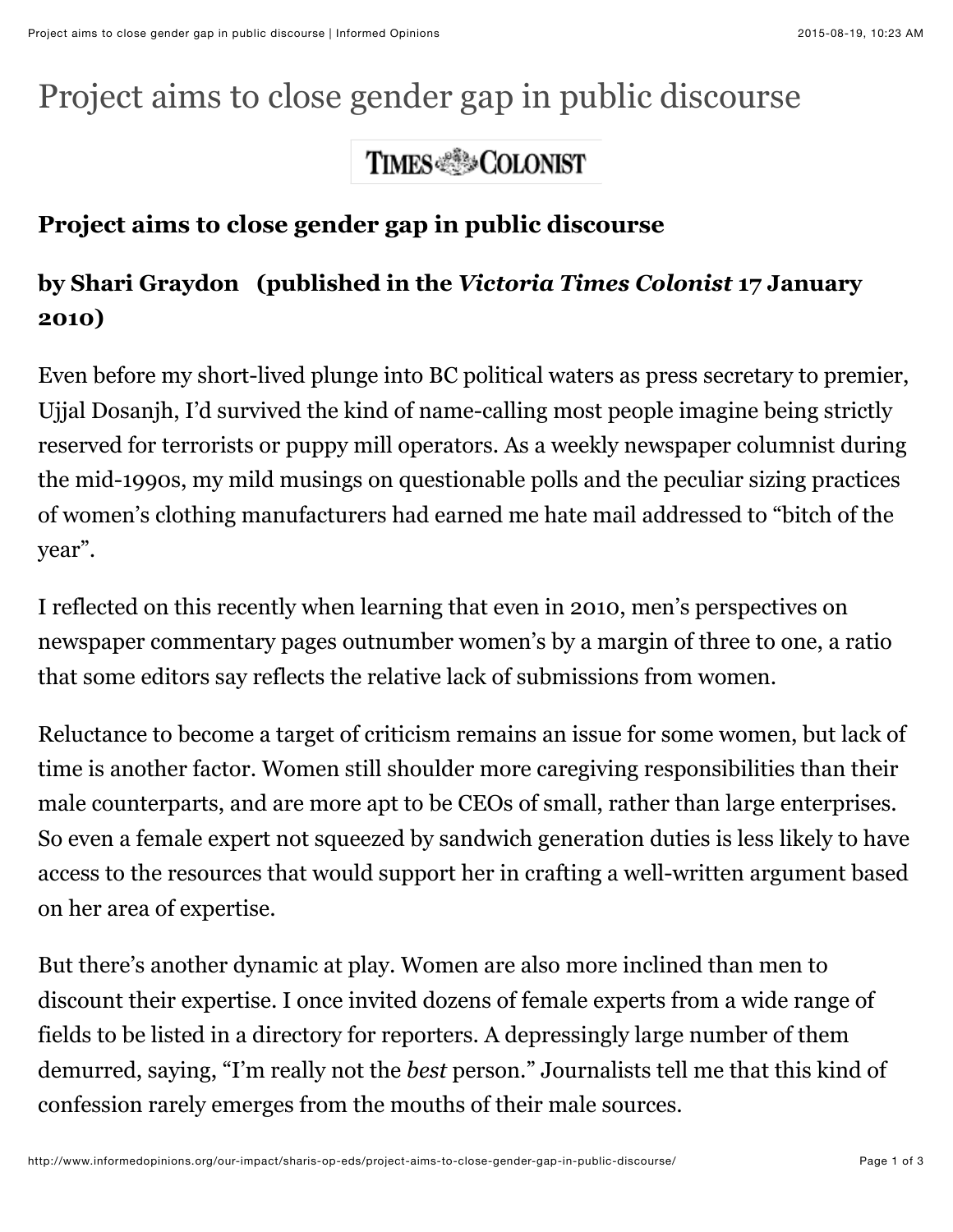As a result, news media seeking qualified commentary – either on the op ed pages, or in the context of a particular story – reflect a chronic gender imbalance. And the absence of women's voices means that their good ideas are less likely to be heard and their leadership is less likely to be noticed. And that's a problem – not just for women, but for society as a whole.

It's never made sense to access only the intelligence and insights of half the population, and now, when more women graduate from universities than men, it makes even less sense. Ignoring the informed opinions of women has significant implications for the health of our democracy and the quality of our governance. The challenges we face – environmental, economic, social, cultural – have never been so great, and we need the best public policy and the most informed decisions we can possibly get.

This is the impetus behind Informed Opinions – a new initiative designed to support more knowledgeable women in contributing their perspectives, priorities and perceptions to public discourse. In partnership with universities and news outlets, the project delivers skill-building workshops to female experts and connects them with key news editors. The goal is to not only broaden the diversity of voices in the media, but to enhance Canada's competitiveness in the process.

Research from around the world makes clear that social equality translates into economic prosperity. When women are educated and contributing their skills and knowledge in all arenas, the entire society benefits. Canada is already testimony to that. But the chronic under-representation of women's perspectives – both in government and in the news media – continues to limit our capacity to address complex issues.

In 2007 McKinsey & Company found that companies with women as well as men in senior management positions perform better financially than organizations where all senior managers are male. It's not a big stretch to assume that our contribution to public discourse would also have a positive impact on Canada's performance on a broad range of indicators.